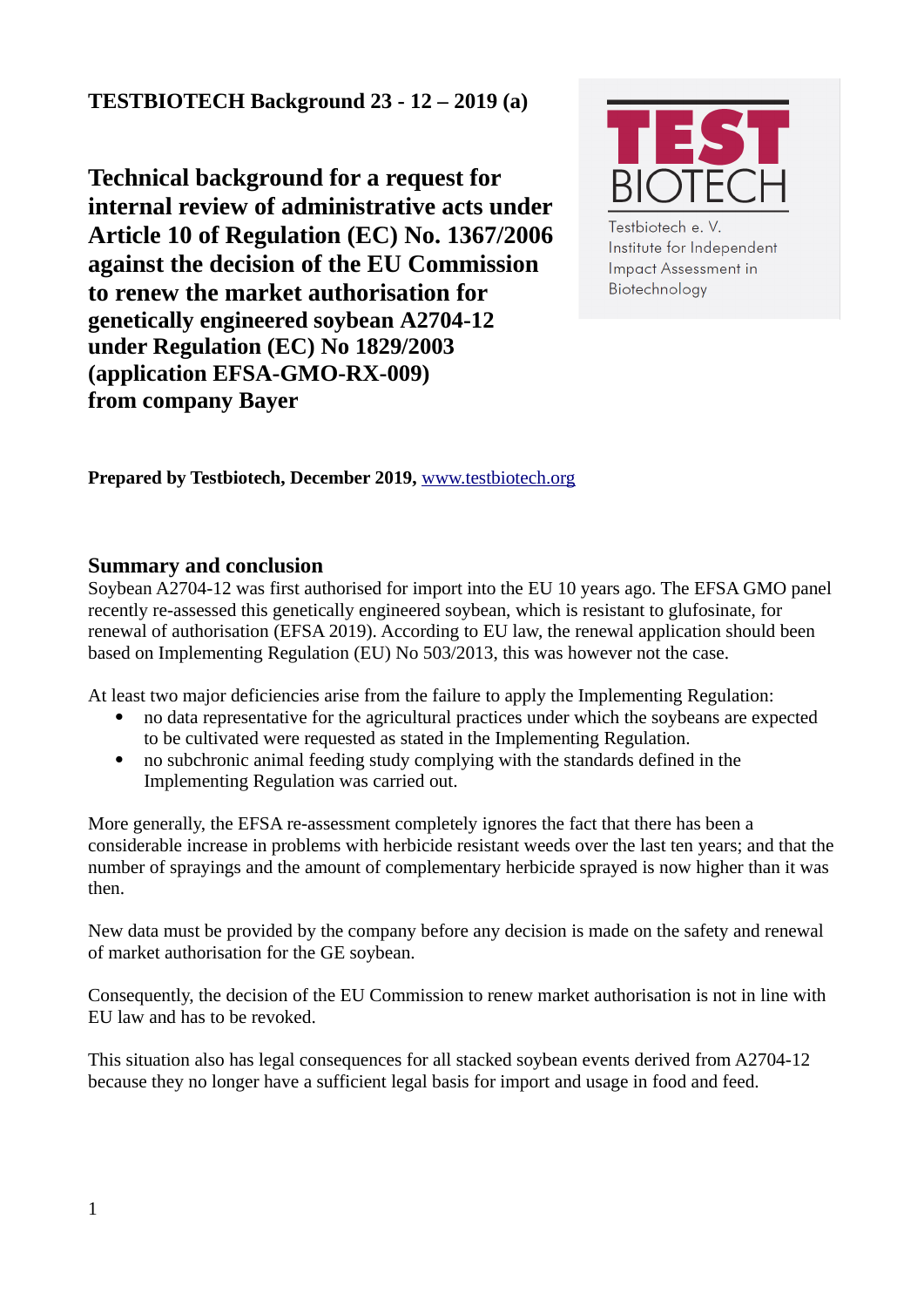# **Introduction and overview of legal framework**

Basic principles of the GMO regulation are:

- Firstly, before any GMO is authorised, the risk and safety assessment must show that the genetically modified organism is safe. GMOs must not: "have adverse effects on human health, animal health or the environment" (Articles 4(1)(a) and 16(1)(a) of the GM Regulation).
- Secondly, when assessing the safety of GMOs, the authority should err on the side of caution and apply the precautionary principle. In cases of doubt or where "the possibility of harmful effects on health is identified but scientific uncertainty persists", provisional measures may be taken to protect against any such risk eventuating as harm.
- Further, Regulation 1829/2003 states that genetically engineered organisms "should only be authorised for placing on the Community market after a scientific evaluation of the highest possible standard." (Recital 9 of Regulation 1829/2003).

In 2013, Implementing Regulation (EU) No 503/2013 came into force which has to be applied to applications under Regulation 1829/2003 after 8 December 2013. It provides "*specific rules to ensure that the scientific information required in the application adequately and sufficiently demonstrates that the genetically modified food or feed satisfy the requirements laid down in Regulation (EC) No 1829/2003, in respect of their proposed uses."* (Recital 8 of the Implementing Regulation).

The Implementing regulation 503/2013 has to be applied not only for new applications but also for the renewals. As it is explained in Recital 21: *"In order to ensure that test methods included in the application are adequate to demonstrate that the food or feed complies with the requirements for authorisation set out in Regulation (EC) No 1829/2003, they should be carried out in accordance with the present Regulation, or internationally agreed guidelines such as those described by the OECD, when available. To ensure that applications for renewal meet the same standards as regards tests methods, it is appropriate that these requirements also apply to application for renewal of authorisation of GM food and feed."*

On 28 November 2019, based upon an EFSA opinion, the EU Commission renewed the approval of GE Soybean A2704-12. In this technical background, which is based upon the analysis of the risk assessment that was carried out, we show that EFSA´s opinion and the decision of the Commission do not fulfill the requirements of EU regulation.

## **Reasons for requesting internal review and revocation of the EU Commission decision**

The grounds for the request for internal review are:

#### **A) EFSA's risk assessment should have been rejected for following reasons:**

1. Despite being required by EU regulation, EFSA did not apply Implementing Regulation 503/203 for the assessment of the application.

2. More specifically, EFSA did not request data necessary to assess whether the expected agricultural practices influence the expression of the studied endpoints.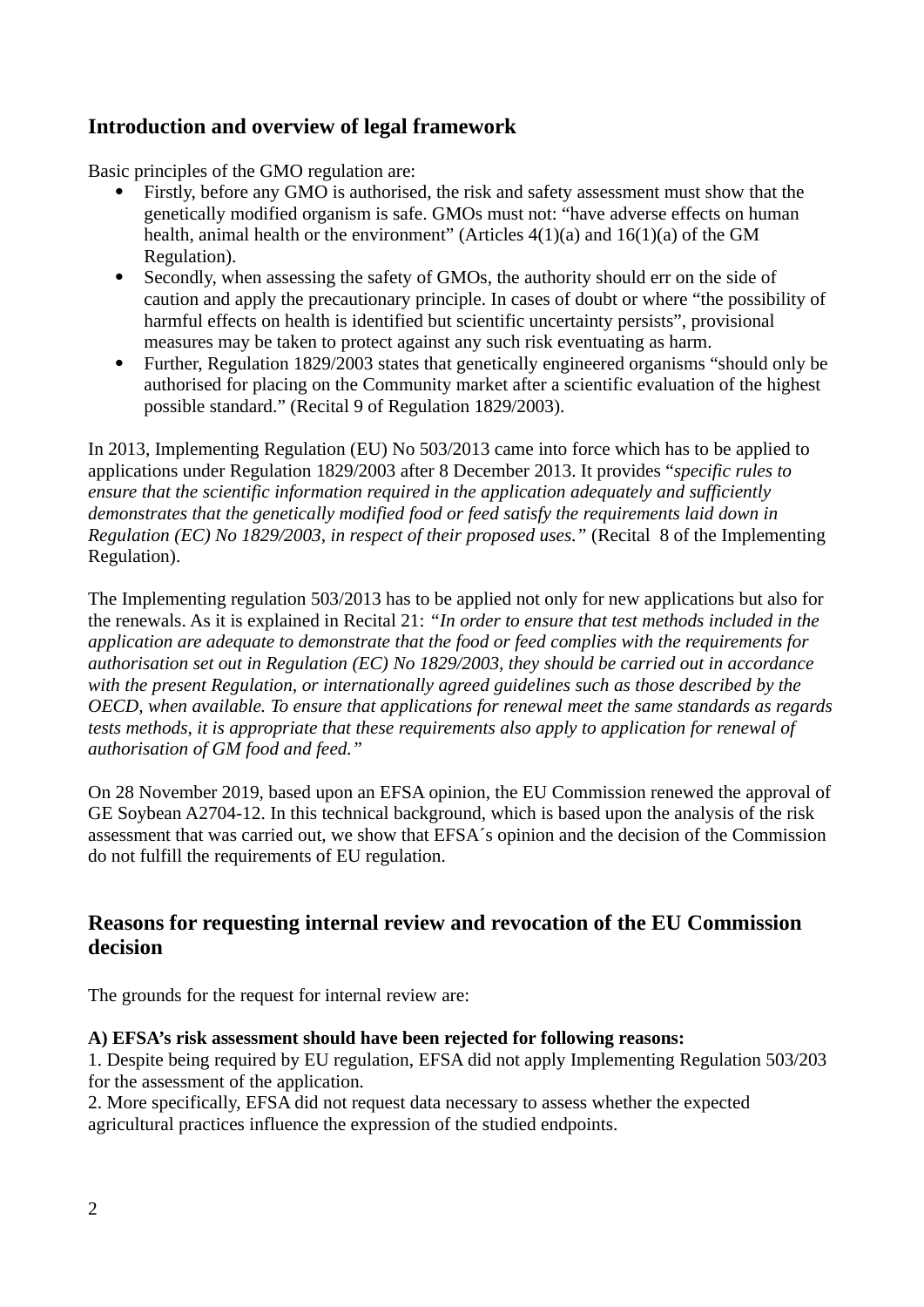3. More specifically, EFSA did not request feeding studies in accordance with the standards defined in the current Regulation.

#### **B) The decision of the EU Commission fails to fulfill the requirements for the following reason:**

Since EFSA and the "applicant [did not] ensure that the final risk characterisation clearly demonstrates that the genetically modified food and feed has no adverse effects on human and animal health", the EU Commission decision to allow the import was not in accordance with the EU regulations.

Art. 10 of EU Regulation 1367/2006 allows NGOs active in the field of environmental protection to request re-examination of Commission decisions. Based upon this regulation, we request the reexamination of the risk analysis by EFSA and the EU Commission as well as immediate withdrawal of market authorisation for soybean A2704\_12.

## **Detailed evidence for EFSA's risk assessment should have been rejected:**

#### **1. EFSA did not apply Implementing Regulation (EU) No 503/2013 for the assessment of the application.**

As stated by EFSA (2019) in the "*Background*":

*"On 3 November 2017, the European Food Safety Authority (EFSA) received from the European Commission (DG SANTE) application EFSA-GMO-RX-009 by Bayer CropScience N.V. for the renewal of authorisation of genetically modified (GM) soybean A2704-12 (Unique Identifier ACS-GMØØ5–3) for the placing on the market of products containing, consisting of, or produced from this GM soybean for import and processing submitted within the framework of Regulation (EC) No 1829/2003 1 . Before sending the application to EFSA, the European Commission confirmed whether the data submitted in the context of this renewal application were in line with the legal requirements laid down in Articles 11 and 23 of Regulation (EC) No 1829/2003.* (page 5 of the EFSA Opinion)

Two important pieces of information can be taken from this statement: (1) The renewal application was filed after 8 Dec 2013, therefore, the application of the Implementing Regulation 503/2013 is mandatory. (2) EFSA only applied Regulation 1829/2003 and its own guidance, but not the Implementing Regulation as foreseen by law.

Therefore, the EU Commission should have rejected the EFSA opinion as a whole since it is not in line with the EU Regulation.

We are aware of several deficiencies in the EFSA assessment which arise from this failure to comply with EU law. In the following, we exemplify three deficiencies in more detail: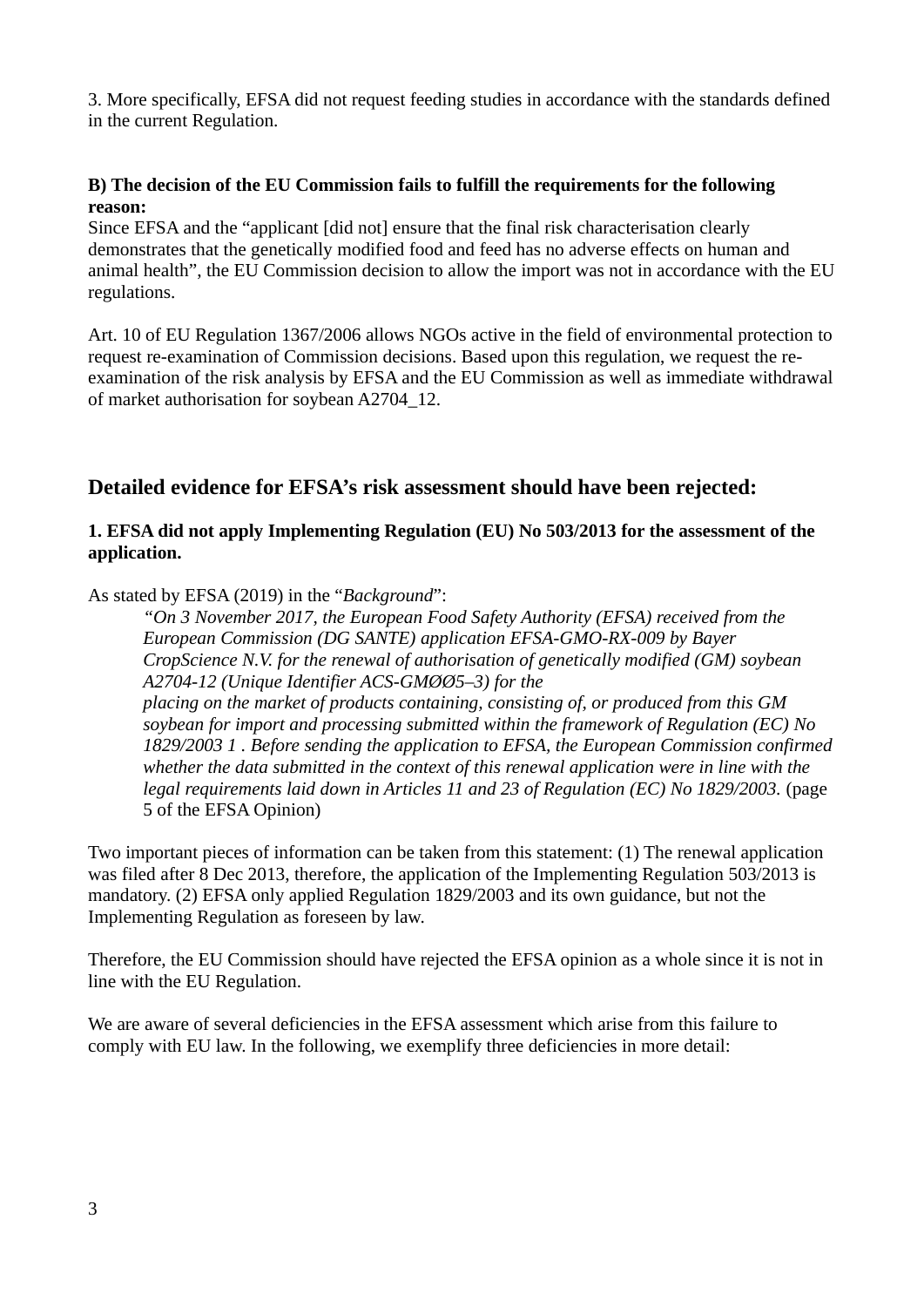#### **2. EFSA did not request data necessary to assess whether the expected agricultural practices influence the expression of the studied endpoints.**

In regard to the expression of the additionally inserted genes, Implementing Regulation 503/2013 requests "*protein expression data, including the raw data, obtained from field trials and related to the conditions in which the crop is grown*".

Further, Implementing Regulation 503/2013 requests:

*"The different sites selected for the field trials shall reflect the different meteorological and agronomic conditions under which the crop is to be grown; the choice shall be explicitly justified. The choice of non-genetically modified reference varieties shall be appropriate for the chosen sites and shall be justified explicitly."*

However, the data presented do not represent expected agricultural practices or the different meteorological and agronomic conditions under which the crop is to be grown. The field trials were not conducted in all relevant regions where the soybean will be cultivated, and no extreme weather conditions, such as those that have occurred more frequently in the last ten years, were taken into account.

In accordance with Implementing Regulation 503/2013, EFSA should have requested data that takes into account the increased number of times that glufosinate is sprayed because of problems with herbicide-resistant weeds.

In the past ten years, agricultural practice in the cultivation of herbicide-resistant soybeans has changed considerably; there has also been a substantial increase in the number of regions where these soybeans are grown and, therefore, new field trials should have been requested from the applicant for all relevant regions. It has to be assumed that the plants will be exposed to higher dosages and sprayed more frequently with the complementary herbicide in comparison to agronomic practice 10 years ago. The USDA data base shows a strong increase in overall pesticide applications in soybean cultivation within last ten years, with substantial dosages of glufosinate being applied [\(https://www.nass.usda.gov/Quick\\_Stats/Lite/result.php?D75C3928-1132-3841-](https://www.nass.usda.gov/Quick_Stats/Lite/result.php?D75C3928-1132-3841-B70A-4C3762564BC5) [B70A-4C3762564BC5\)](https://www.nass.usda.gov/Quick_Stats/Lite/result.php?D75C3928-1132-3841-B70A-4C3762564BC5). According to USDA, the average applications of glufosinate (a.i.) were 0,7 kg/ (a.i.) ha in 2018, with an application rate of 1,4. Bayer in its own recommendations suggests up to 1,6 kg (a.i.)/ha. This is in line with Monsanto, which in its patent application WO2008051633 recommends up to 1,6 kg (a.i.) / ha of glufosinate to be sprayed in the soybean cultivation. It has to be assumed that similar dosages are also applied in regions with high weed pressure. A higher number of pesticide applications will not only lead to a higher burden of residues in the harvest, but may also influence gene expression, plant composition and agronomic performance due to the additionally inserted gene constructs.

As recently shown (Miyazaki et al., 2019), higher dosages of the complementary herbicide being applied on the plants will not only lead to a higher burden of residues in the harvest, but may also influence the expression of the transgenes or other genome activities in the plants. These changes may have a serious impact on health since soybeans are known to produce many bioactive compounds such as allergens and oestrogens.

This aspect, which is highly relevant in regard to this specific event, was completely ignored in the risk assessment. Both the practical conditions in large-scale cultivation in specific regions and increasing weed pressure were left aside.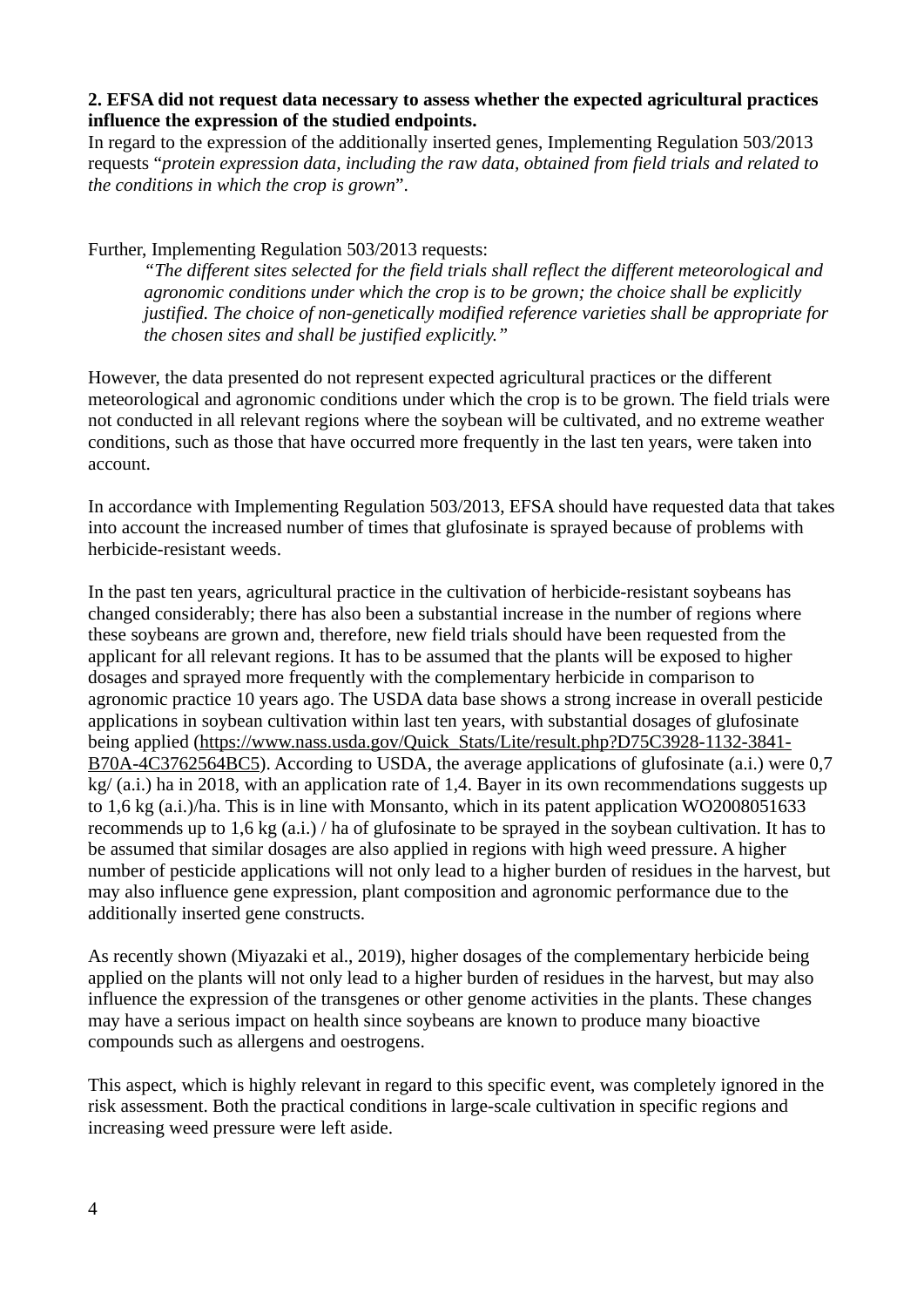To assess the relevant endpoints (such as gene expression, plant composition and phenotypical characteristics), EFSA should have requested that Monsanto / Bayer submit data from adequate field trials sprayed with higher dosages of the complementary herbicide, also including repeated spraying.

Further, data representing more extreme environmental conditions, such as those caused by climate change, would have been necessary.

#### **3. EFSA did not request feeding studies in accordance with the standards defined in current Regulation.**

Implementing Regulation 503/2013 requests that subcronic feeding study is performed with whole feed and food. There are specific standards that have to be fulfilled:

*"The design of the toxicity study with genetically modified food and feed should be performed according to the 'subchronic oral toxicity test repeated-dose 90-day oral toxicity study in rodents' (see Table 1) following an adapted protocol. In principle a minimum of two test doses and a negative control shall be used. The highest dose shall be the maximum achievable without causing nutritional imbalance; the lowest dose shall contain the tested food and/or feed in an amount always above the anticipated human/target animal intake level. The genetically modified food and feed analysed should be relevant to the product to be consumed. In the case of herbicide tolerant genetically modified plants, the tested material should come from the genetically modified plant exposed to the intended herbicide. Whenever possible, information on natural variation of test parameters shall be derived from historical background data rather than from the inclusion of reference varieties, consisting of commercially available food and feed derived from non-GM plants with a history of safe use, in the experiments. The statistical analysis shall focus on the detection of possible differences between the test material and its control. A power analysis to estimate a sample size capable of detecting a pre-specified biologically relevant effect size with a specified power and significance level should be used. More detailed guidance for performing this study is provided in the EFSA Guidance on conducting repeated-dose 90 day oral toxicity study in rodents on whole food/feed."* (Emphasis aded)

However, the applicant neither provided a subchronic feeding study for the original application (see EFSA, 2007), nor for the renewal application (see EFSA 2019).

Therefore, EFSA should have requested a subchronic feeding study, but failed to do so.

Further, the material used in the feeding study was not representative of the product that would be consumed since the application of the complementary herbicide was not in accordance with current agricultural practices (see above)).

### **Conclusion**

According to EU law, the renewal application for GE soybean A2704-12 should have been based on Regulation 503 /2013, this was however not the case.

Consequently, the decision of the EU Commission, to renew market authorisation, is not in line with EU law and must be revoked.